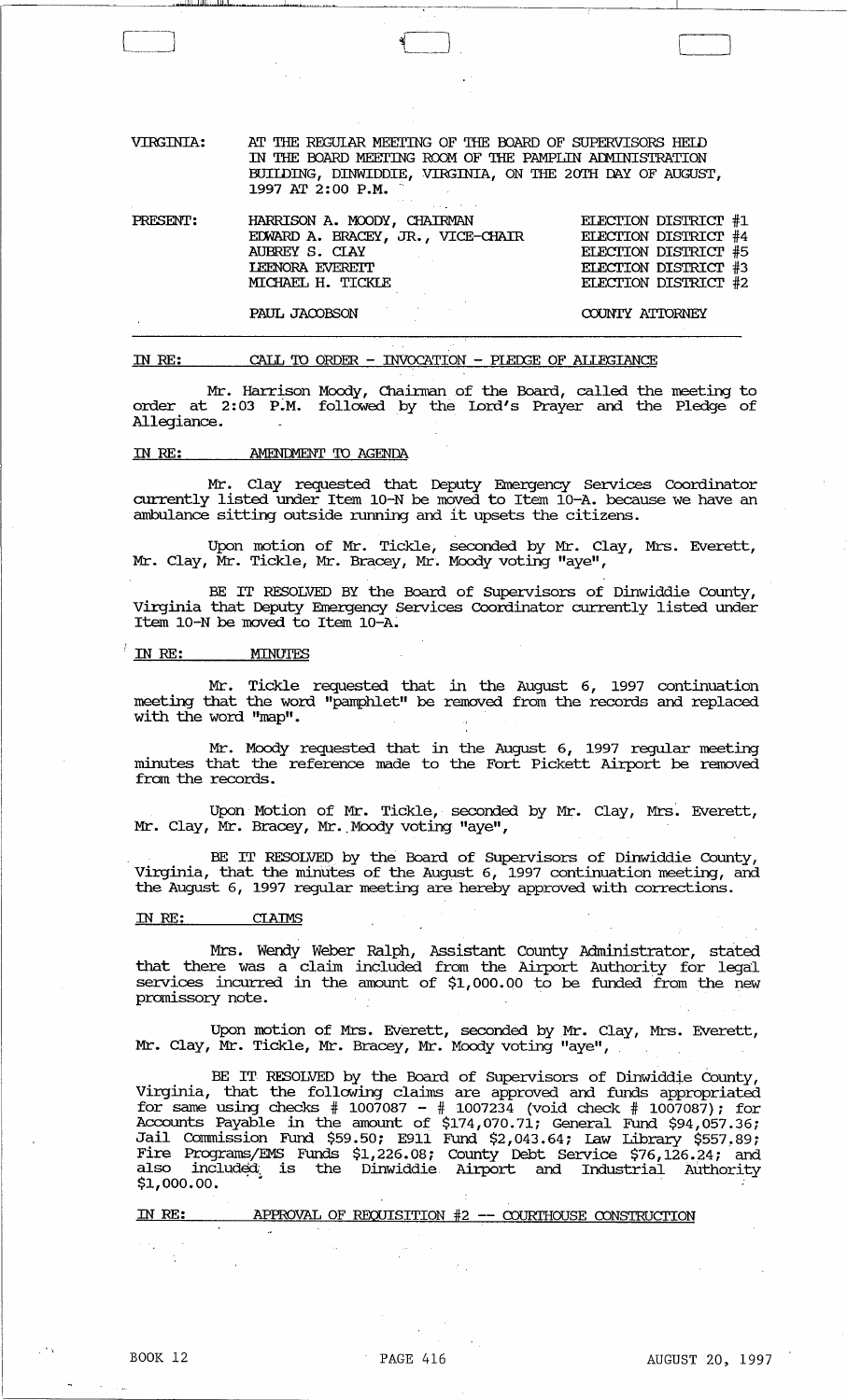Mrs. Wendy Weber Ralph, stated that Requisition #2 for the Courthouse consists of payments to:

| Hening-Vest-Covey                     | \$4,007.57  |
|---------------------------------------|-------------|
| ECS, Ltd.                             | 627.23      |
| Cadmus                                | 5,433.22    |
| Bond Counsel - Sands, Anderson, Marks |             |
| & Miller                              | 14,533.22   |
| Total of this Requisition             | \$24,601.24 |

Upon motion of Mr. Tickle, seconded by Mrs. Everett, Mrs. Everett, Mr. Clay, Mr. Tickle, Mr. Bracey, Mr. Moody voting "aye",

BE IT RESOLVED by the Board of supervisors of Dinwiddie County, Virginia, that Requisition #2 in the amount of \$24,601. 24 be approved and funds appropriated for CIP expenses for the Courthouse Project Fund.

# IN RE: APPROVAL OF REQUISITION #21 -- SCHOOL CONSTRUCTION

Mrs. Ralph, stated that this requisition consisted of the following invoices:

| KBS, Inc                          | \$2,434,685.65 |
|-----------------------------------|----------------|
| Froehling & Robertson, Inc.       | 612.50         |
| Stroud, Pence & Associates, IIID  | 4,420.00       |
| Work Environment Associates, Inc. | 4,700.00       |
| <b>Ballou Justice Upton</b>       | 24,381.17      |
| <b>TOTAL</b>                      | \$2,468,799.32 |

Upon motion of Mrs. Everett, seconded by Mr. Tickle, Mrs. Everett, Mr. Clay, Mr. Tickle, Mr. Bracey, Mr. Moody voting "aye",

BE IT RESOLVED by the Board of supervisors of Dinwiddie County, Virginia, that Requisition #21 in the amount of \$2,468,799.32 be approved and funds appropriated for CIP for the School Construction Fund.

# IN RE: CITIZEN COMMENTS

 $\mathcal{F}_{\mathcal{A}}$ 

The following person addressed the Board:

1. Ann Scarborough came before the Board requesting that all conversation regarding the Homestead be deleted from the minutes.

RE: HOME HAZARD WASTE DISPOSAL PROGRAM -- CIEAN UP DAY

Mr. Michael J. Parrish, Extension Agent, ANR, came before the Board and presented background infonnation on the proposed home hazardous waste disposal program. Mr. Parrish explained that start up money was needed from both Dinwiddie County and the City of Petersburg. The amount requested from each locality was \$5,000.00. The Appomattox River Soil and Water Conservation District is providing \$2,000.00. Mr. Denny King also commented on the program and the advantage of having a clean up day in our locality. Mrs. Ralph stated that she wished to point out that there would be an actual agreement between the Soil and Water Conservation District and the company, care Environmental Corporation. The County is not involved in the agreement, however, if they chose to use a County site, such as the land fill, then we would want some language put in the agreement to protect the County from anything that might happen on their property.  $\delta$  28  $\pm$  7

Upon motion of Mr. Bracey, seconded by Mr. Tickle, Mrs. Everett, Mr. Clay, Mr. Tickle, Mr. Bracey, Mr. Mocxiy voting "aye",

BE IT RESOLVED by the Board of Supervisors of Dinwiddie County, Virginia that: authorization is granted to expend \$5,000.00 from the Waste Management budget toward the Home Hazardous Waste Disposal Program.

# IN RE: THE APPOMATIOX REGIONAL LIBRARY SYSTEM -- FINANCIAL PLANS FOR FY98

 $\omega = \omega$  .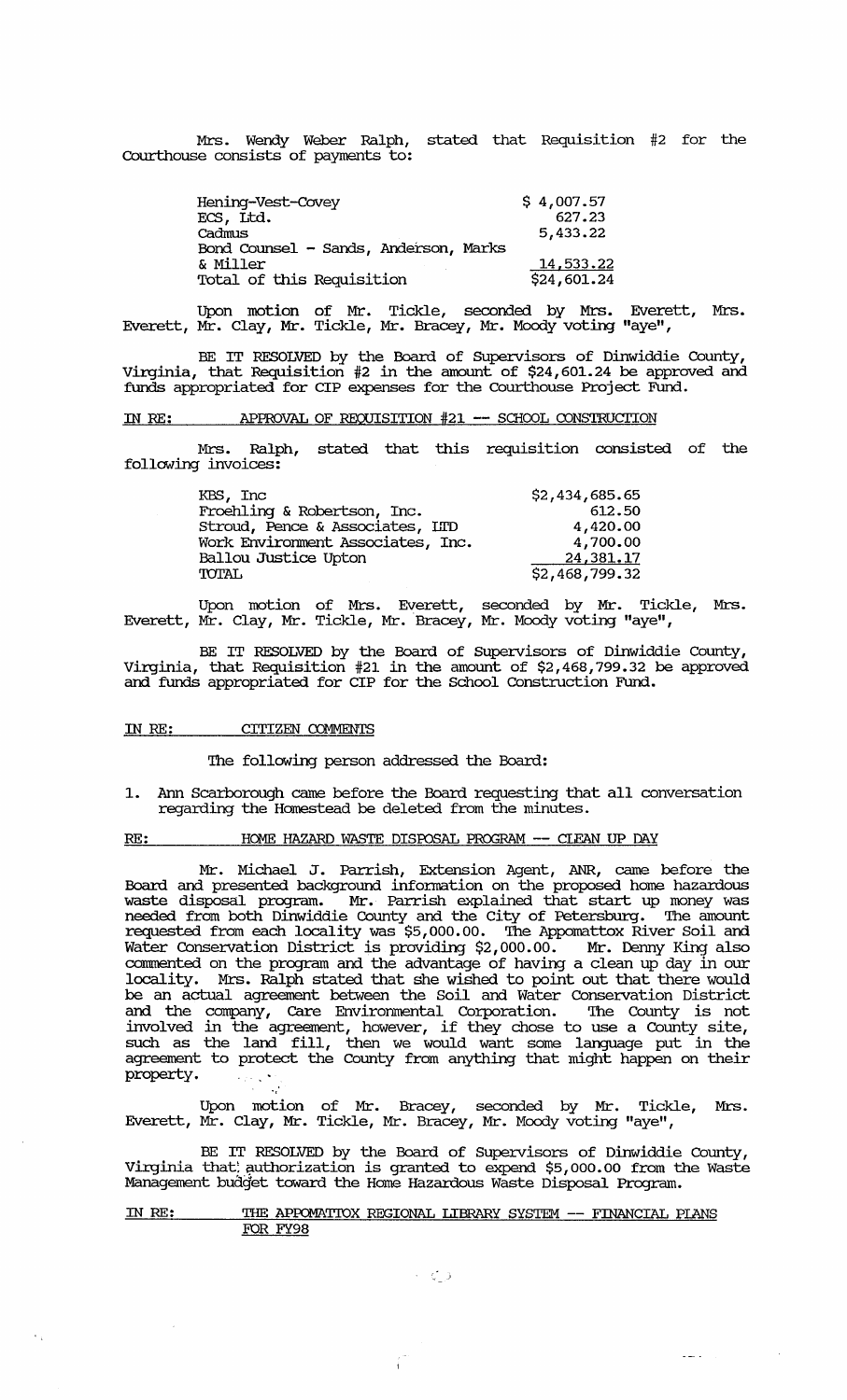Mr. Chuck Koutnik, Library Director, came before the Board to outline the changes in service and financial plans of The Appomattox Regional tibrary System 'for FY98. He began by introducing Mrs. Cornelia Roberts who will be serving as Chairperson for the Board this year. He also introduced Mrs. Lorraine Carmichel, a representative of the Friends of the Library. Mr. Koutnik Continued stating that he wished to report on new developments of the Regional Library. The first stage of the recent computer project is nearing completion. Public access to the internet at the headquarters library should be started within the next month. By as early as next week new personal computers will in each of the branch libraries, including the three (3) libraries here in Dinwiddie County. All branches should have access to the internet as early as next summer. This entire project is made possible by a grant from the John Randolph Foundation. The Library may be getting a new building in Hopewell for the headquarters library. They are equally excited about the possibility of operating a library in the old Clerk's Office of Dinwiddie County. He understands that the Friends of the Library Foundation of Dinwiddie County are working on the details of the proposed move. In tenus of library services to Dinwiddie County, Mr. Koutnik continued by stating that in their budget they requested a 10% increase for each of the jurisdictions that they- serve. Dinwiddie County was the only jurisdiction that did not approve this request; they gave them a 3% increase. Some services currently offered or services that had hoped to be implemented in Dinwiddie County will have to be revamped. Some hours or services will be cut. Hopewell and Prince George Libraries will receive new books before Dinwiddie County. The Bookmobile visits to Dinwiddie County will be less frequent.

; .. " . . 'j'," ~,~\_/,.':.:.:~~."", " :'~'1 ',' <sup>t</sup>.:'r

 $\approx 10^{13}$ 

Mr. Tickle questioned where Dinwiddie County ranked in use of the Library System. He also stated that he felt that Hopewell had an advantage because that was the locality that would receive the tax advantage. He urged the Foundation to look beyond the cities into the counties when changes would be made. He asked about what incentives Hopewell had offered for them to stay in that locality. Mr. Koutnik answered Mr. Tickle's concerns.

Mr. Bracey asked for more infonnation regarding the new building and where the funding for this new facility would come from. Mr. Koutnik stated that Hopewell was providing the building. '!here would be no cost to the localities served. Mr. Bracey stated that he would Like a written document regarding costs, if they would be looking to them Inte a written document regarding costs, in they would be fooking to them<br>for any funding. Mr. Bracey asked what it was going to cost to get the Library into the old Clerk's Office. Mr. Koutnik stated that the funds were coming from the Friends of the tibrary Foundation.

Mrs. Everett stated that the Board will remember that she supported the tibrary qnd was in favor of the 10% increase for the tibrary budget and she would'l like for the Board to reconsider and add the additional funding needed, to make up the difference in the 3% v. 10% increase.

Upon motion of Mrs. Everett, seconded by Mr. Tickle, Mrs. Everett, Mr. Tickle voting "aye", Mr. Clay, Mr. Bracey, Mr. Moody voting "nay", the motion was denied.

Mr. Koutnik thanked the Board and stated he looked forward to working with everybody during the coming year.

**RE: RESOIDTION -- CONSTITUTION WEEK** 

Mr. Moody read the following resolution declaring the week of September 17-23; 1997 as Constitution Week:

> $\cdot$  . RESOlUTION OF THE DINWIDDIE COUNTY BOARD OF SUPERVISORS AUGUST 20, 1997 IN RECOGNITION OF CONSTITUTION WEEK  $\cdot$  SEPITYMBER 17, 1997 THROUGH SEPITEMBER 23, 1997

, ,

ة سانة لمستبقل لله إستانة السن*و*يون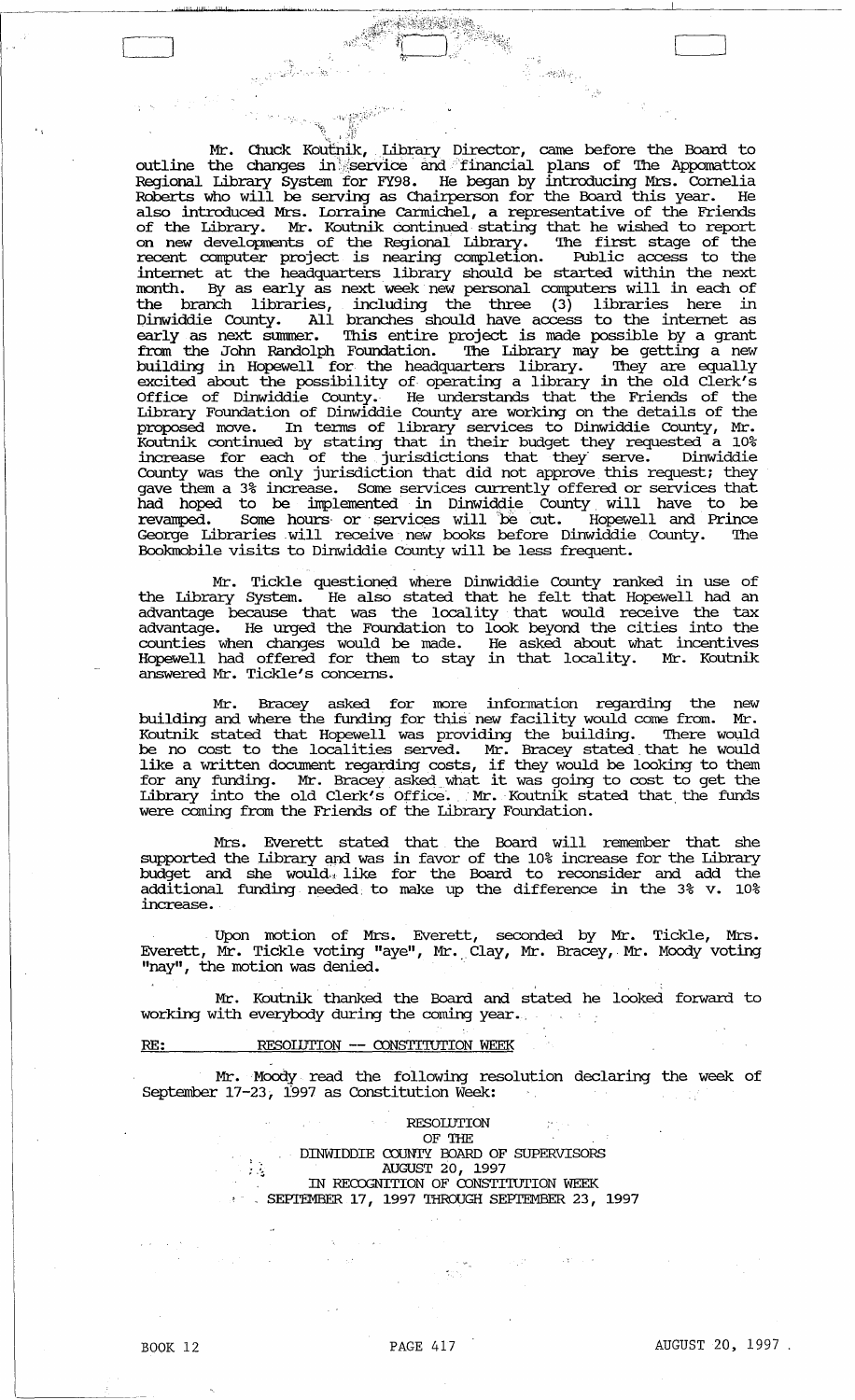WHEREAS, OUr founding Fathers, in order to secure the blessings of liberty for themselves and their posterity, did ordain an d establish a constitution for the united states of America: and

the Corporation of the Corporation of the Corporation of the Corporation of the Corporation of the Corporation of the Corporation of the Corporation of the Corporation of the Corporation of the Corporation of the Corporati

,.~

WHEREAS, The Frances Bland Randolph Chapter, National Society<br>Daughters of the American Revolution considers it of the greatest importance that all citizens fully understand the provisions and principles contained in the Constitution in order to support, preserve, and defend it against all encroachment; and

WHEREAS, The two hundred tenth anniversary of the signing of the Constitution provides an historic opportunity for all Americans to realize the achievements of the Framers of the Constitution and the rights, privileges, and responsibilities it affords: and

WHEREAS, The independence guaranteed to American citizens, whether by birth or naturalization, should be celebrated by appropriate ceremonies and activities during Constitution Week, september 17 through 23, as designated by proclamation of the President of the United states of America in accordance with Public law 915; and

WHEREAS, Whenever possible Church and other bells should be rung for approximately three minutes at 4:00 P.M. on Wednesday 17 September, the time the signing was completed,

NOW THEREFORE, BE IT RESOLVED that We, the Board of supervisors of Dinwiddie County, Virginia by virtue of the authority vested in us as representatives of the citizens of the COunty of Dinwiddie do hereby proclaim the week of September 17 through 23 as

#### CONSTITUTION WEEK

in the County of Dinwiddie, State of Virginia and urge all our citizens to reflect during that week on the many benefits of our Federal Constitution and American citizenship.

In Witness Whereof, We have hereunto set our hand and caused the Seal of Dinwiddie to be affixed at Dinwiddie, Virginia, this 20th day of August in the year of our Lord one thousand nine hundred ninety seven and the Independence of the united states of America, the two hundred twenty-first.

Upon motion of Mr. Bracey, seconded by Mr. Clay, Mrs. Everett, Mr. Clay, Mr. Tickle, Mr. Bracey, Mr. Moody voting "aye",

BE IT RESOLVED by the Board of supervisors of Dinwiddie County, Virginia that the foregoing Resolution declaring September 17-23, 1997 as Constitution Week is approved and a copy spread upon the minutes of this meeting.

Mrs. Wynonah Thomas, representative from the Frances Bland Randolph Chapter of the National Society Daughters of the American Revolution, accepted the Resolution and thanked the Board.

# IN RE: DEPUTY EMERGENCY SERVICES COORDINATOR -- REPORT

Mrs. Dawn Titmus, Deputy Emergency Medical Services Coordinator, came before the Board to present her report for the month of July 1997. She began by introducing a new employee, Mr. Chris Lawrence who is a national registered paramedic. The Board welcomed him to the COunty.

Mr. Tickle questioned Mrs. Titmus about the mileage on the current ambulance stating that a new one would be needed before too long. Mrs. Titmus told Mr. Tickle that she was in the process of applying for a grant to re-chassis this ambulance.

Mrs. Titmus presented to the Board a proposed information flyer that she wished to have printed, for distribution to citizens, outlining the services' that the COunty provided in reference to emergency medical services. She wished to have 1500 printed on a 3 X 5 card. The cost for this printing would run approximately \$60.00. '!he Board agreed that this was a good idea and told her to proceed.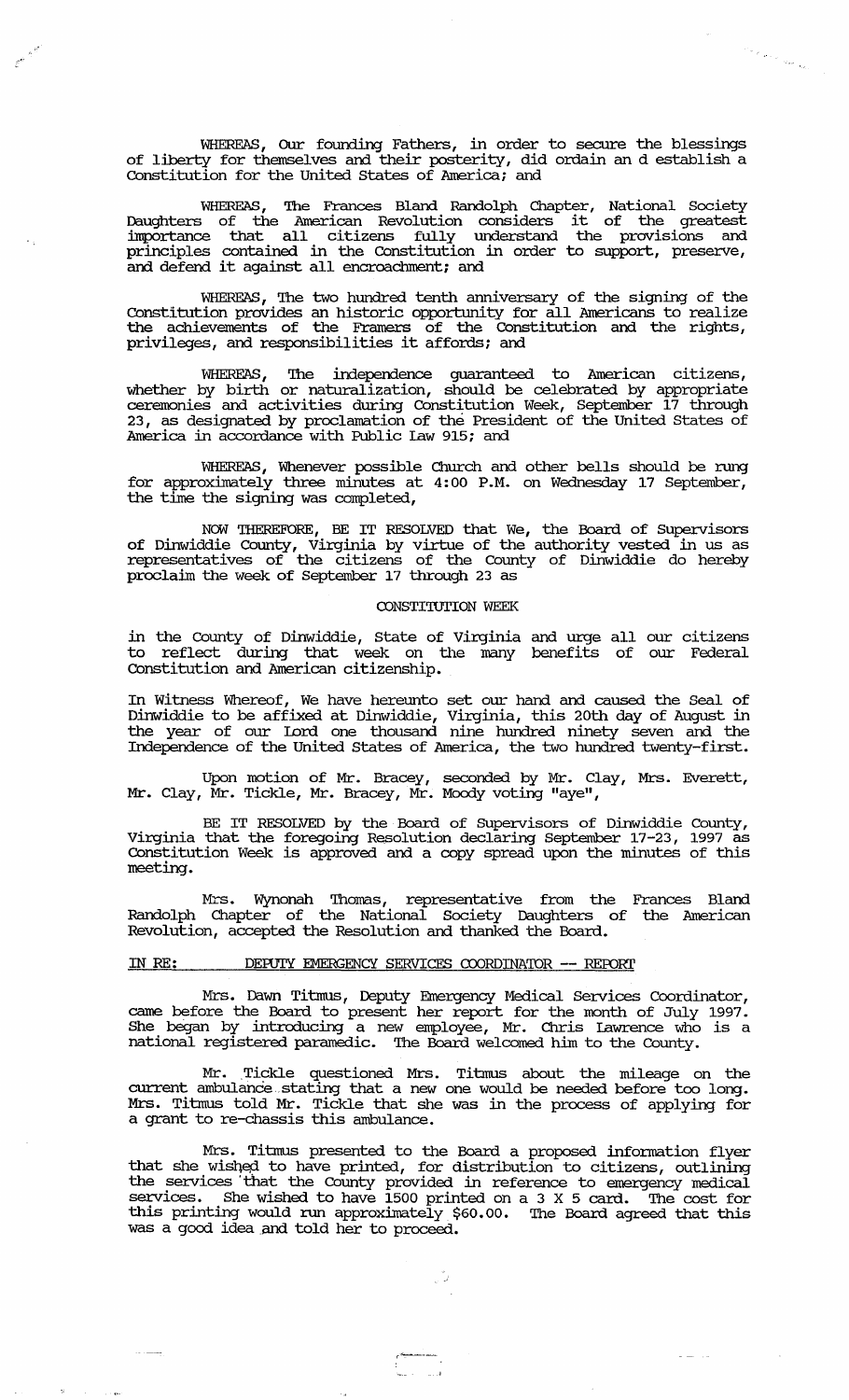,,"'11' WI' loU·1 **.j' .. '** 

ास्त्रम्<br>इ.स. १९११ - १९११ - १९११ -<br>इ.स. १९

# IN RE: DEPUIY EMERGENCY SERVICES COORDINATOR -- NEW AMBUIANCE SUPPLIES .. , ..

. İ

 $\label{eq:4} \frac{1}{2} \sum_{i=1}^{N-1} \sum_{j=1}^{N-1} \sum_{j=1}^{N-1} \sum_{j=1}^{N-1} \sum_{j=1}^{N-1} \sum_{j=1}^{N-1} \sum_{j=1}^{N-1} \sum_{j=1}^{N-1} \sum_{j=1}^{N-1} \sum_{j=1}^{N-1} \sum_{j=1}^{N-1} \sum_{j=1}^{N-1} \sum_{j=1}^{N-1} \sum_{j=1}^{N-1} \sum_{j=1}^{N-1} \sum_{j=1}^{N-1} \sum_{j=1}^{N-1} \sum$ 

Mrs. Titmus continued by stating that three quotes had been received for the supplies for the new ambulance. '!he companies used are Moore Medical, Medic Master, and Parr Medical. Some companies supply. items that others do not therefore the low bid for each· item was taken into consideration. The total amount needed is \$9,508.02 with the breakdown to companies being Moore Medical \$4750.52, Medic Master  $$1291.00$ , and Parr Medical  $$3466.50$ . These quotes do not include the price of a new defibrillator, radio or safety equipment. Also the price of the incubation equipment is on a state EMS grant at a reimbursement of 80%. This will be a savings of \$255.42. The price of the Thermo-scan Pro-1 has a \$75.00 rebate until october 1st. We request the Board approval of the funds in order to purchase these items as soon as possible approval of the funds in order to purchase these frems as soon as possible<br>to guarantee the lowest price available. It was her recommendation to accept these low bids and proceed with the purchase.

 $\mathcal{L}_{\mathcal{A}} = \mathcal{L}_{\mathcal{A}} = \mathcal{L}_{\mathcal{A}}$ 

na<br>1117 yilda<br>1118 yil

Upon motion of Mr. Bracey, seconded by Mr. Tickle, Mrs. Everett, Mr. Clay, Mr. Tickle, Mr. Bracey, Mr. Moody voting "aye",

BE IT RESOLVED by the Board of Supervisors of Dinwiddie County, Virginia that authorization is granted to purchase the medical supplies for the new ambulance at a total cost of \$9,508.02 from Moore Medical  $$4750.52$ , Medic Master  $$1291.00$ , and  $\mathrm{Parr}^\circ$  Medical  $$3466.50$  using the \$10,000.00 in the donation fund and the balance to be funded from the EMS budget.

# IN RE: DEPUIY EMERGENCY SERVICES COORDINATOR -- PAGERS

Mrs. Titmus continued that the last item she had to bring before them was the quotes on the pagers that was discussed at the previous Board meeting. The three  $(3)$  bids received were Motorola \$388.00, Telpage, Inc. \$345.00, and Cornmtronics of Virginia, Inc. \$364.00. These pagers would prevent the unit from having to run when the EMS staff was in the Administration Building. She reconnnended that we accept the low bid from Telpage, Inc.  $$345.00$ .

Upon motion of Mr. Bracey, seconded by Mr. Clay, Mrs. Everett, Mr. Clay, Mr. Tickle, Mr. Bracey, Mr. Moody voting "aye",

BE IT RESOLVED by the Board of Supervisors of Dinwiddie County, Virginia that authorization is granted to purchase a Motorola Minitor II Pager, lDwband, Sel cal, one Frequency from Telpage, Inc. at at cost of \$345.00.

# IN RE: DEPARTMENT OF TRANSPORTATION -- REPORT

Mr. Ronald Reekes, Resident Engineer, came before the Board to present his monthly report. He acknowledged receipt of the petition from the residents of Pearson Hardy Road requesting pavement. He will review this and report back to the Board next month.

# IN RE:  $\sim$  COMMISSIONER OF THE REVENUE -- REPORT

Mrs. Deborah M. Marston, Commissioner of the Revenue, was pot present.  $\mathcal{L}^2$ 

# IN RE: TREASURER -- REroRI'

Mr. WilJ:iam E. Jones, Treasurer, came before the Board.to present his monthly report. He further stated that he wished to thank the Board for the hiring of the extra custodian. Mr. Dugger is doing a wonderful job.

IN RE: COMMONWEALTH ATTORNEY -- REPORT

Mr.  $\ddot{\hat{T}}$ . O. Rainey, III, Commonwealth Attorney, came before the Board stating he had no report but was available for questions. The Board had no questions at this time.

 $\alpha_{\rm{max}}$ 

# IN RE: SHERIFF -- REPORT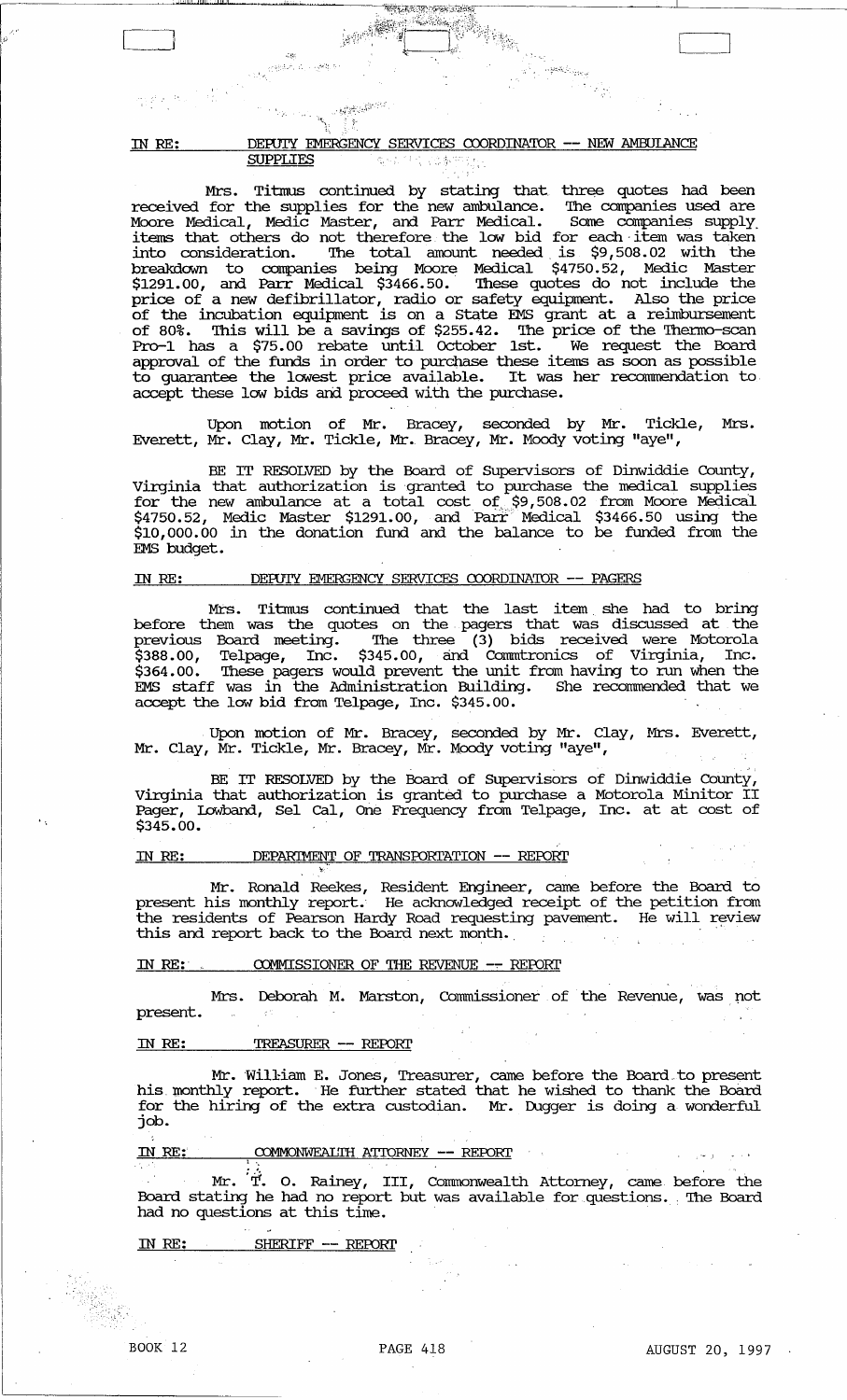Mr. Samuel H. Shands, Sheriff, came before the Board stating he had nothing to report but was available for questioning.

Mr. Bracey stated that several months ago he had asked for a census report on the jail population. . As of today we have not received one. Mr. Shands stated he was sorry he had forgotten and would provide that infonnation. '!he current jail population is thirty (30).

Mr. Tickle stated that he attended the Virginia Association of Counties meeting in July and had found that many counties are charging the irnnates for doctor visits. It is legal to charge up to \$10.00 for this service. He would like for the Sheriff and Cormnonwealth Attorney to explore this further. Sheriff Shands stated he was concerned about liability.

#### IN RE: BUILDING INSPECIOR -- REPORT

Mr. Dwayne Abernathy, Building Inspection, came before the Board to present his monthly report for the month of July 1997.

# IN RE: ANIMAL WARDEN -- REPORT

Mr. Steve Beville, Animal Warden, came before the Board stating that they had his monthly report and he was available for questioning.

There was some discussion as to rabid animals and the proper procedure to follow if one is spotted. Mr. Beville stated that he would come if he was called.

Mr. Beville stated that this had nothing to do with animal control but no one had mentioned about the 11 and 12 year old boys that are playing in Georgia in the World Series for the Dixie Youth. The Dinwiddie team is representing the State of Virginia.

#### IN RE: ANIMAL WARDEN -- BID FOR NEW TRUCK

Mr. Beville stated that he had received four (4) bids for the purchase of a new truck, three (3) were of like kind and one (1) was different. The bids were Capital Pontiac-GMC Trucks -- 1997 Sierra -- \$18,545.00, Petersburg Ford -- 1997 F-150 -- \$16,299.00, Owen Ford, Inc. -- 1997 F-150 -- \$15,614.00, and Heritage Chevrolet -- 1997 Fleetside --\$16,550.00. Mr. Beville recommended that we accept the bid from OWen Ford, Inc. Funds are included in the FY98 budget.

Upon motion of Mrs. Everett, seconded by Mr. Bracey, Mrs. Everett, Mr. Clay, Mr. Tickle, Mr. Bracey, Mr. Moody voting "aye",

BE IT RESOLVED by the Board of Supervisors of Dinwiddie County, Virginia that authorization is granted to accept the bid fram OWen Ford, Inc. for the purchase of a 1997 F-150 Pickup at a price of \$15,614.00.

# IN RE: DIRECTOR OF PLANNING -- REPORT

Mr. Guy Scheid, Director of Planning, came before the Board stating that they had his report before them. He stated they will note that you have some cases that will be heard at the next evening Board meeting. He stated he would like to go over a couple of items with them quickly.

# .. , IN RE: . DIRECIOR OF PLANNING -- IPR P.RCX?RAMjACMINISTRA'IOR AND **INSPECIOR**

The first item Mr. Scheid wished to discuss with the Board was the IPR Program. He had two (2) applications for the Administrator and Inspector for this program. '!his contract would be on an annual basis and these positions would be paid for by the program. The applicants were Mrs. Gladys A: Vassor for the Administrator and Mr. 'Ihunnan R. Hill for the Rehab Specialist/Inspector. lie recormnended to the Board that the County Administrator and himself contact legal counsel, we have already contacted the Department of Housing and Community Development; to make concacted the bepartment of housing and community beveropment; to make

£.

ال <sub>و</sub>ر بخشاب سنستشماه بر ~.J  $\frac{1}{2}$  and  $\frac{1}{2}$  and  $\frac{1}{2}$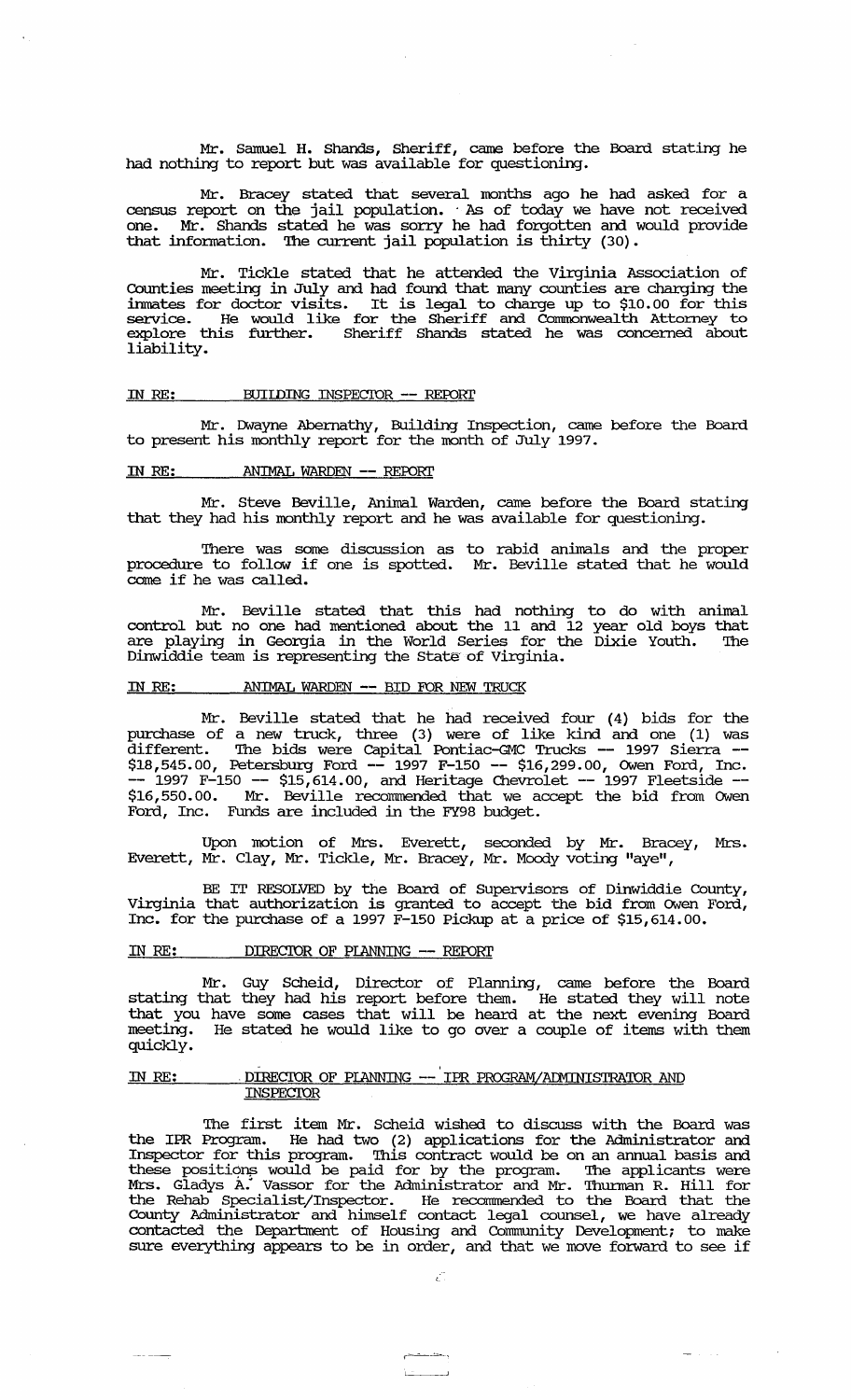we can contract with these people on an annual basis to administer the IPR Program.  $\mathcal{L}$  and  $\mathcal{L}$  ,  $\mathcal{L}$  ,  $\mathcal{L}$ 

er y

 $\mathcal{Z}^{n+1}$ 

 $\langle \cdot, \cdot \rangle_{\mathcal{X}}^{\mathcal{X}}$  :

Upon motion of Mrs. Everett, seconded by Mr. Tickle,. Mrs. Everett, Mr. Clay, Mr. Tickle, Mr. Bracey, Mr. Moody voting "aye",

BE IT RESOLVED by the Board of Supervisors of Dinwiddie County, Virginia that authorization is granted to the County Administrator and Director of Planning to proceed with contracting with Mrs. Gladys A. Vassor for Administrator and Mr. Thurman R. Hill for the Rehab Specialist/ Inspector for the Indoor Plumbing' and Rehabilitation program which is funded through the Virginia Department of Housing and Community Development.

#### IN RE: DIRECTOR OF PIANNING -- COMMUNICATION TOWERS

Mr. Scheid continued with the last item he wished to discuss with the Board. The Planning Commission had taken action at their last meeting in response to some material presented to them. It involved communication towers. The Planning Commission is planning a dinner forum at their next meeting. He recorrnnended, in talking with legal counsel, to the Board that no action be taken as recommended by the Planning Commission at this time. He felt that it was something that they needed to talk about if you are going into executive session. He again said he recommended that they not act on the motion that was made by the Planning Commission at their last meeting.

# IN RE: ZONING ADMINISTRATOR -- REPORT

**A CONTRACTOR** 

Mr. March Altman, Zoning Administrator, came before the Board to present his monthly report.

Mr. Altman reported that at the July 13th meeting of the Planning Commission they voted 6-0 for approval of the recommended Capital Improvement Program. The recommended CIP consists of twelve (12) projects for the Board's consideration.

Mr. Altman continued by stating that at the July 16th meeting Mr. Bracey requested the Planning staff look into "flea market" and "yard sales". He stated he had contacted some adjacent localities to find out how they deal with these situations. Chesterfield County addresses both of these issues, but they address flea markets by two (2) classifications indoor flea markets and outdoor flea markets - which require a conditional use permit be issued for such operations. Petersburg does not address this issue. If it is the Board's desire he will continue to look into this matter in order to make a recommendation as to how Dinwiddie County may handle this.j.ssue.

Mr. Altman's final statement was that the cars at Willie Cone's have been -- have all been removed to Mr. Scheid's credit. He hopes that they can continue to clean up the County by eliminating auto grave yards that are not legal.

# IN RE: DEPARIMENT OF SOCIAL SERVICES -- REPORT

Mrs. Peggy McElveen, Director, was not present due to illness.

#### IN RE: SUPERINTENDENT OF SCHOOLS -- REPORT

Mrs. Troilen Seward, Superintendent of Schools, came before the Board. She shared with the Board a book that the 6-7-8th grade students have made on the Architecture of Dinwiddie County. She stated that one copy would be placed in the Dinwiddie County Library and one would be presented to the Dinwiddie County Historical Society. Mrs. Seward continued by stating that along with the Treasurer she also wished to express to the Board her thanks for the cleaning; the gentleman is doing a wonderful job. She gave a special thanks to Donnie Faison, Construction Inspector, and Dwayne Abernathy and Dave Hartsook, from the Building Inspector Office, for all their hard work in trying to help get the schools open on time. She invited any Board member or Administration employee to attend the county wide school meeting to be held at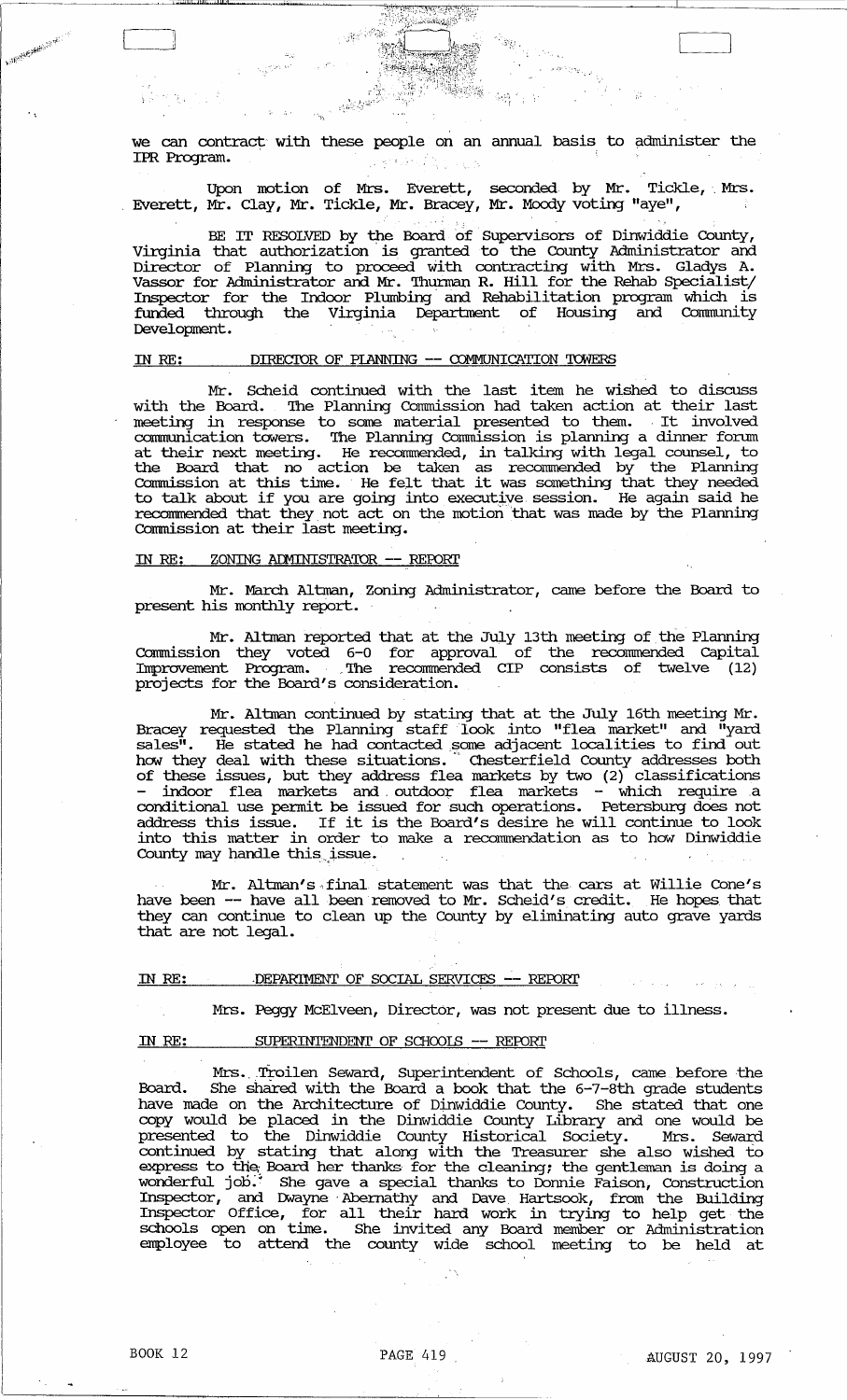Dinwiddie COunty High School August 21, 1997 at 9:00 A.M. Mrs. Seward reported that on the Literacy Passport Scores Dinwiddie COunty came in number 32 out of 133 Districts. She was very pleased and proud. She updated the Board on the enrollment figures for the up coming school year. At this point enrollment is up.

.,

Mr. Tickle requested that Mrs. Seward send him some infonnation on how to interpret the numbers listed in the newspaper for the scores. Mrs. Seward stated that they are not norm tests; there is not a comparison.

Mr. Bracey asked Mrs. Seward about the library hours at the schools. Mrs. Seward stated the accreditation standards require that schools. Mrs. Seward stated the accreditation standards the libraries be open before and after school for student use.

#### IN RE: RECREATION DIRECTOR -- REPORT

Mr. Tony Rinaldi, Recreation Director, presented his report for the month of July 1997, stating he was available for questions. He stated there are a couple of items that he wished to discuss. One he just wanted to bring to their attention, the pamphlet which was located in the Board packet on The Battle of White Oak Road. This is a good job and was printed by a Dinwiddie printer, the money stayed in the COunty. He also informed the Board that the signs that go up at different stations at the site have arrived.

# IN RE: RECREATION DIRECTOR -- SPECTATOR BLEACHERS

Mr. Rinaldi continued by stating that spectator bleachers are needed for the soccer fields at Eastside. He provided prices from three (3) companies. He requested pennission to purchase three (3) of the 3 row, 15' long bleachers at the low price of \$497.00 which includes shipping from Monumental. He also had prices from BSN Sports \$829.00 and Belson Manufacturing Co., Inc. \$696.00. After much discussion it was decided that the 5 row, 15' long at a price of \$865.00 was a better buy. This price was also from Monumental. Prices on the 5 row from BSN Sports \$1450.00 and Belson Manufacturing Co., Inc. \$1209.00.

Upon motion of Mr. Bracey, seconded by Mrs. Everett, Mrs. Everett, Mr. Clay, Mr. Tickle, Mr. Bracey, Mr. Moody voting "aye",

BE IT RESOLVED by the Board of Supervisors of Dinwiddie County, Virginia that authorization is granted to the Recreation Department to order three (3) - five (5) row, 15' spectator bleachers from Monumental at a price of \$865.00 each, including shipping. The total cost of the bleachers being \$2595.00.

# IN RE: DIRECTOR OF WASTE MANAGEMENT -- REPORT

Mr. Denny King, Director of Waste Management, came before the Board and presented his report for July/August 1997. It was suggested to Mr. King by the Board that putting a new truck in on the CIP Program might be a good idea. Mr. King was commended for keeping the trucks in such good repair and running longer than ever before.

Mr. King gave a special thanks to Mr. Clay for making a visit to the fire folks in McKenney.

# IN RE: COUNTY ATTORNEY -- REPORT

Mr. Paul Jacobson, county Attorney, came before the Board stating he had no report but was available for questioning.

# IN RE: CONSTRUCTION INSPECIOR -- REPORT

Mr. Donald Faison, construction Inspector, came before the Board and presented his report for the month of July/August 1997. He stated he was 'available for questions. He reported to the Board that the proposed date to finish the courthouse is now January 21, 1998. Mr. Faison shared some good news with the Board that additional money was saved on the signage for courthouse. Mr. Faison was commended on his

 $\begin{bmatrix} \begin{matrix} \textcolor{blue}{\phantom{1}} \end{matrix} & \begin{matrix} \textcolor{blue}{\phantom{1}} \end{matrix} & \begin{matrix} \textcolor{blue}{\phantom{1}} \end{matrix} & \begin{matrix} \textcolor{blue}{\phantom{1}} \end{matrix} & \begin{matrix} \textcolor{blue}{\phantom{1}} \end{matrix} & \begin{matrix} \textcolor{blue}{\phantom{1}} \end{matrix} & \begin{matrix} \textcolor{blue}{\phantom{1}} \end{matrix} & \begin{matrix} \textcolor{blue}{\phantom{1}} \end{matrix} & \begin{matrix} \textcolor{blue}{\phantom{1}} \end{matrix} & \begin{matrix} \text$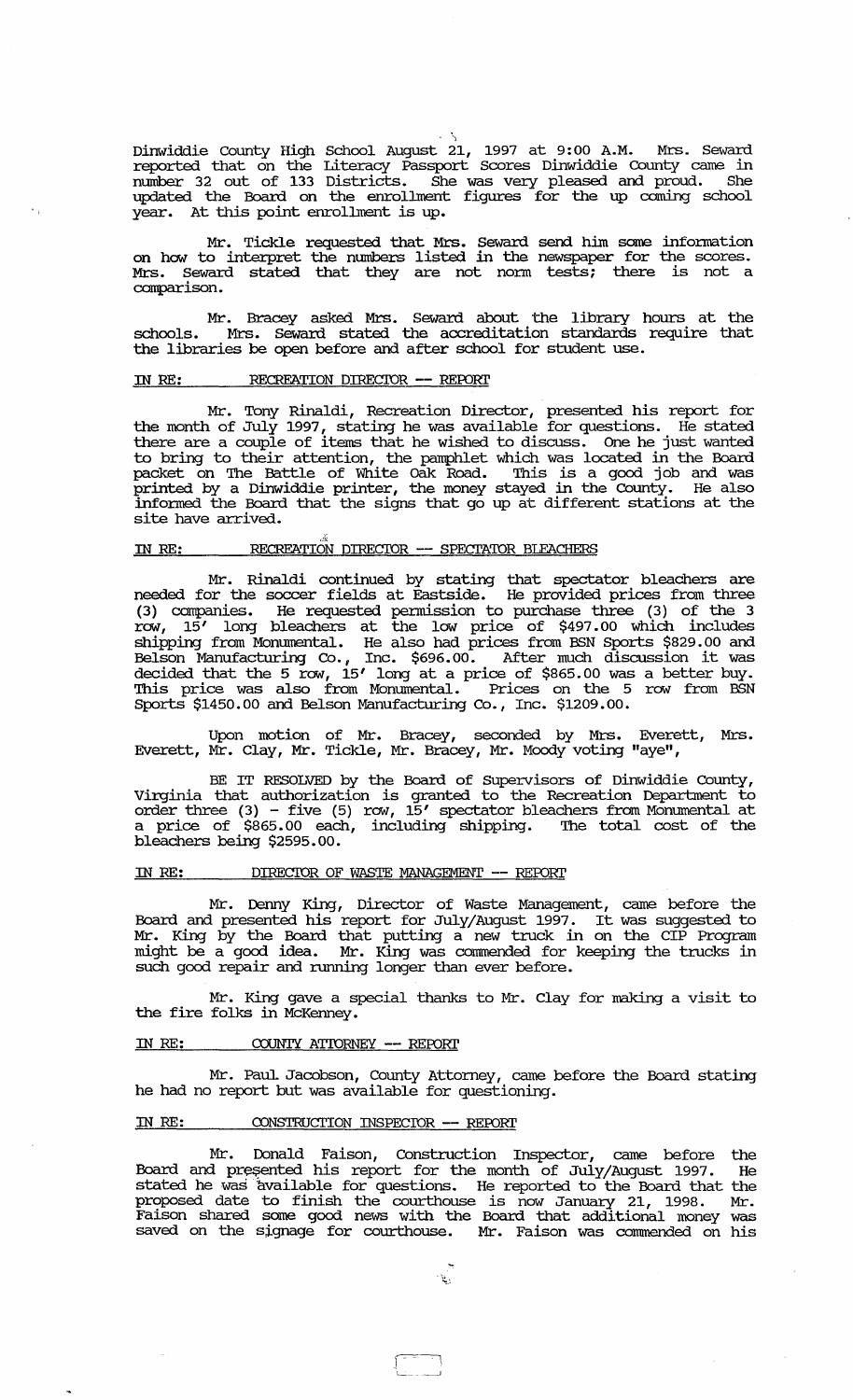hard work and the fact that he has saved. the County in excess of  $$50,000.00$  on the construction.

 $r$  :  $\sim$   $\sim$   $\sim$   $\sim$   $\sim$   $\sim$ ",: .

**BERTH AND AND ALLAN** 

# IN RE:  $\overline{C}$  COUNTY ADMINISTRATOR COMMENTS

; ,·1

ain ainm an

[<br>[

B. Maria B. Maria B. Co.

Mr. IDng stated. he' had indicated. to the Board recently that he had an appointment with a gentleman from the State Agency Virginia Department of Business Assistance which was very interesting because he was not aware that this deparbnent existed. A few years ago the Virginia Department of Economic Development split off into two (2) agencies. The Economic Development Partnership helps new businesses, whereas the Virginia Department of Business Assistance provides assistance to existing businesses. He hoped to get more infonnation on this Deparbnent and spread the word on their services.

Also Mr. Long reported that Senator Holland has ordered the flag for the new Courthouse Complex.

# IN RE: **BOARD MEMBER COMMENTS**

#### Mr. Clay -- no comments

Mr. Bracey -- He stated that he hoped the Administration would set some type of criteria where the agency or person that needs a new vehicle would go through the Administration to order these vehicles. He wanted. the bids to be sent out fram the Administration Office. He would like better records kept on the mileage and maintenance of each Company vehicle in the Administration Office. Mr. Iong stated that he would put together an implementation program on the things just said and get it back to them for review.

Mr. Tickle -- He stated. that he had attended. the Virginia Association of Counties meeting and he took note that some' counties have their legislative packets in order. He would like to see Dinwiddie County make some documentation of the items that we would like to petition the legislature for.

Mrs. Everett -- She stated that James B. McNeer will be inaugurated. as President of Richard Bland College on Friday, october 3rd, and she would like to see the Board attend as a group. She would also like to see everyone attend the luncheon together.

Mrs. Everett also stated. that the Dinwiddie Nationals were in South Carolina representing the State of Virginia in the Dixie Youth World Series. She felt that the Board· should prepare a resolution to be presented to them upon their return. The discussion on the subject was presenced to them upon their return. The discussion on the subject was<br>that if we do this for one group then we should do it for all groups. If we start we will have to continue for all.

Mr. Moody directed the County Administrator to poll the Board members and see if they could get together and attend the inauguration for President McNeer and luncheon as a group.

Mr. Moody -- He wanted to announce that one of the Board members, Mr. Michael Tickle had been appointed by the Governor to the Southside Virginia Business and Education Commission. He wanted to congratulate hini on this achievement.

# IN *RE:* EXECUTIVE SESSION

Upon mQEion of Mrs. Everett, seconded by Mr. Clay, Mrs. Everett, Mr. Clay, Mr. Tickle, Mr. Bracey, Mr. Moody voting "aye", pursuant to the Virginia Freedom of Infonnation Act, Section 2.1-344 (a) 1 - Discussion of employment, salaries, disciplining of public officers, appointees, or employees of any public body - Commissioner of the Revenue;<br>Section 2.1 - 344 (a) 5 - Discussion concerning a prospective business or industry where no previous announcement has been made of the business' or industry's interest in locating in the community; and Section 2.1 - 344 (a) 7 - consultation with legal counsel. The meeting moved into Executive (a) constant with regard conservative interacting moved from mechanism at 5:00 P.M. A vote having been made and approved the meeting reconvened into .. Open Session at 6:40 P.M.

 $\langle \cdot \rangle$